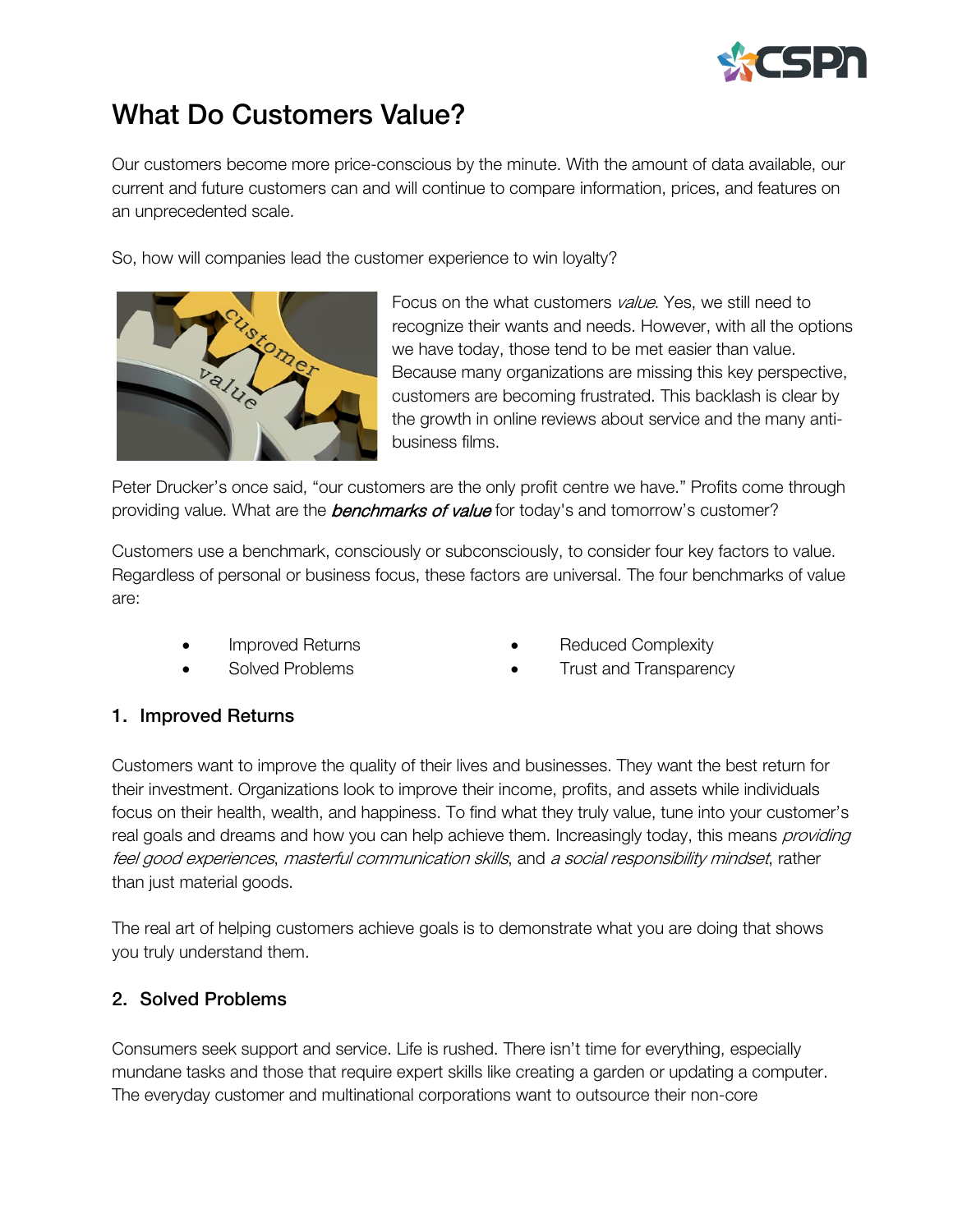

competencies and conserve precious time for the things they want to do or provide a better rate of return.

So, what problems do your customers have? How can you help solve them? Think through the ways your B2B and B2C clients use your products and services and the difficulties they may have. A pharmaceutical company selling hormone replacement therapy in Africa found that their customers felt lonely and isolated, so they started communities for them to discuss issues with each other. Put yourself in your customer's shoes to find out what is going on in their lives - talk with them.

## 3. Reduce Complexity

Choice is great, BUT the complexity of choosing has increased with not many resources there to help. Company communications create a lot of noise that even see advertisements invading public restrooms. While I used to love my 31 options for an ice cream flavor at Baskin Robbins, do I need that amount of choice in everything? Some customers do, but how often and how many?

To provide value we need to create easy ways to reduce the mass media melee of targeted offers and give customers the useful knowledge they 'Google' each day online. Today and tomorrows customer is desperate for trusted sources of recommendations, advice, and information to help them.

### 4. Trust and Transparency

The modern business client and personal consumer is looking for value in authenticity - relationships based on trust and transparency. Both sets of customers are moving to buy from organizations that are genuine.

To connect with your client's value system, demonstrate transparency by acknowledging both strengths and flaws and expressing them in a direct way. If a customer is dissatisfied with a late shipment, send a personal apology via email and follow up by phone as well. Getting criticism on review sites? Respond honestly. Be sure to include specific steps your company will take to correct any problems and provide clear, digestible product information, buying guides and recommendations based on a customer's actual preferences, as opposed to using aggressive marketing tactics.

Consumers don't talk about relationships; they talk about trusting companies. The hallmarks of trust are varied across customer personalities, but there are some common themes to keep in mind: authenticity, safety, security, value for money, and humility. Tomorrow's customer, in particular, will be using the **benchmark of values** more and more often to determine where their customer loyalty lies.

Regardless of what you want to achieve: understanding what customer's value - today and tomorrow – is simple. The real work will be ensuring that everyone in the organization is aware of the